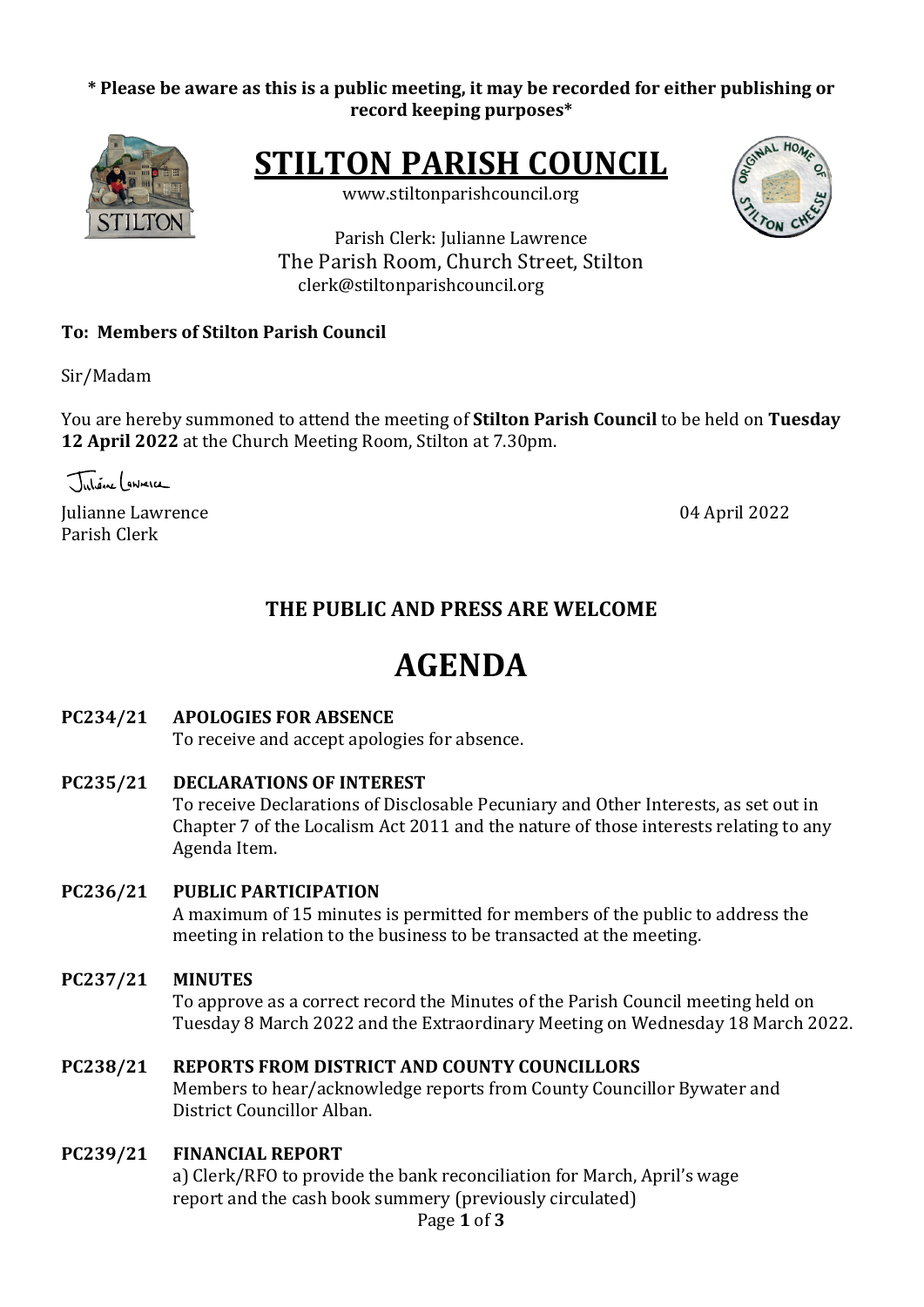| To:                        | Reason:                                      | Amount:    | <b>Authorised Ref:</b> |
|----------------------------|----------------------------------------------|------------|------------------------|
| Fergusons                  | Village Maintenance                          | 1,709.60   | OSA1906,s.164          |
| Businesswatch              | Call outs                                    | 42.00      | LGA76, s.19            |
| Businesswatch              | Alarm/CCTV monthly maintenance               | 126.03     | LGA76, s.19            |
| <b>Staff wages</b>         | Clerk, Pav Administrator, Caretaker salaries | 2,837.98   | LGA72,s.112            |
| <b>HMRC</b>                | Employee tax/NI and employer NI              | 347.78     | LGA72,s.112            |
| <b>NEST</b>                | Employee/employer pension contribution       | 56.70      | LGA72,s.112            |
| <b>HDC</b>                 | Parish Room rates                            | 173.55     | LGA72, s.133           |
| <b>HDC</b>                 | Pavilion rates                               | 670.00     | LGA76,s19              |
| PWLB                       | Loan payment for Pavilion                    | 2,268.10   | LGA2003, S1, p2        |
| <b>Working Turf</b>        | Pitch maintenance                            | 894.84     | PHA1875, s. 164        |
| EON                        | <b>Pavilion Electricity</b>                  | 147.21     | LGA76, s.19            |
| <b>EON</b>                 | <b>Pavilion Gas</b>                          | <b>TBC</b> | LGA76, s.19            |
| <b>BT</b>                  | Pavilion broadband                           | 16.07      | LGA76, s.19            |
| EE                         | Staff mobile - Pavilion                      | 10.03      | LGA76,s19              |
| Julie Thompson             | Pavilion cleaning - March                    | 120.00     | LGA76, s.19            |
| Scribe (Starboard)         | Annual Bookings software                     | 680.40     | LGA72, s.111           |
| <b>ICCM</b>                | Annual Membership                            | 95.00      | LGA72, s.111           |
| <b>KT McPartlin</b>        | Pav tank emptying (3170)                     | 120.00     | LGA76,s.19             |
| <b>KT McPartlin</b>        | Pav tank emptying (3181)                     | 120.00     | LGA76, s.19            |
| <b>IONOS</b>               | Website hosting/emails                       | 16.79      | LGA72,s.111            |
| <b>Fenland Stoneworks</b>  | <b>Turning of Memorial Plaques (GOR)</b>     | 120        | LGA72, s.111           |
| Sureshines                 | Bus shelter cleaning/phone box clean         | 135.00     | LGA53, s.4             |
| <b>Barclays</b>            | Account charges                              | 24.03      | LGA72, s.151           |
| <b>Business Waste</b>      | Extra weight charge                          | 2.74       | LGA76, s.19            |
| <b>Business Waste</b>      | Pavilion bin emptying                        | <b>TBC</b> | LGA76, s.19            |
| Pressure Refresher         | Pavillion carpet cleaning                    | 80.00      | LGA72, s.111           |
| SPC credit card            | Virtual Landline                             | 7.96       | LGA72, s.111           |
| SPC credit card            | Cess pit tool                                | 10.90      | LGA72, s.111           |
| SPC credit card            | Stationary/cleaning products                 | 48.40      | LGA72, s.111           |
| Church Meeting Room        | Room hire for March meeting                  | 20.00      | LGA72, s.111           |
| <b>Church Meeting Room</b> | Room hire for April meetings                 | <b>TBC</b> | LGA72, s.111           |
|                            | <b>Monthly total:</b>                        | 10,901.11  |                        |

#### **PC240/21 PURCHASE OF GALA CLOSE OPEN LAND**

a) Cllr O Leonard to present the re-drafted business plan

b) Clerk to report on communication from Roger Taylor/Jelson's re contract wording

c) Members to agree to purchase Gala Close Open land from Jelson Homes.

#### **PC241/21 HUMAN RESOURCES, POLICIES AND PROCEDURES COMMITTEE**

The chairman of the committee to report from the meeting on  $04/04/22$ .

#### **PC242/21 PAVILION**

a) Members to discuss a Pavilion deep clean and authorise 20 extra cleaning hours for Jodie-Rose to complete (max. cost: £300)

b) Cllr Shailer to detail a quote to fix the field gate and council to agree to the spend